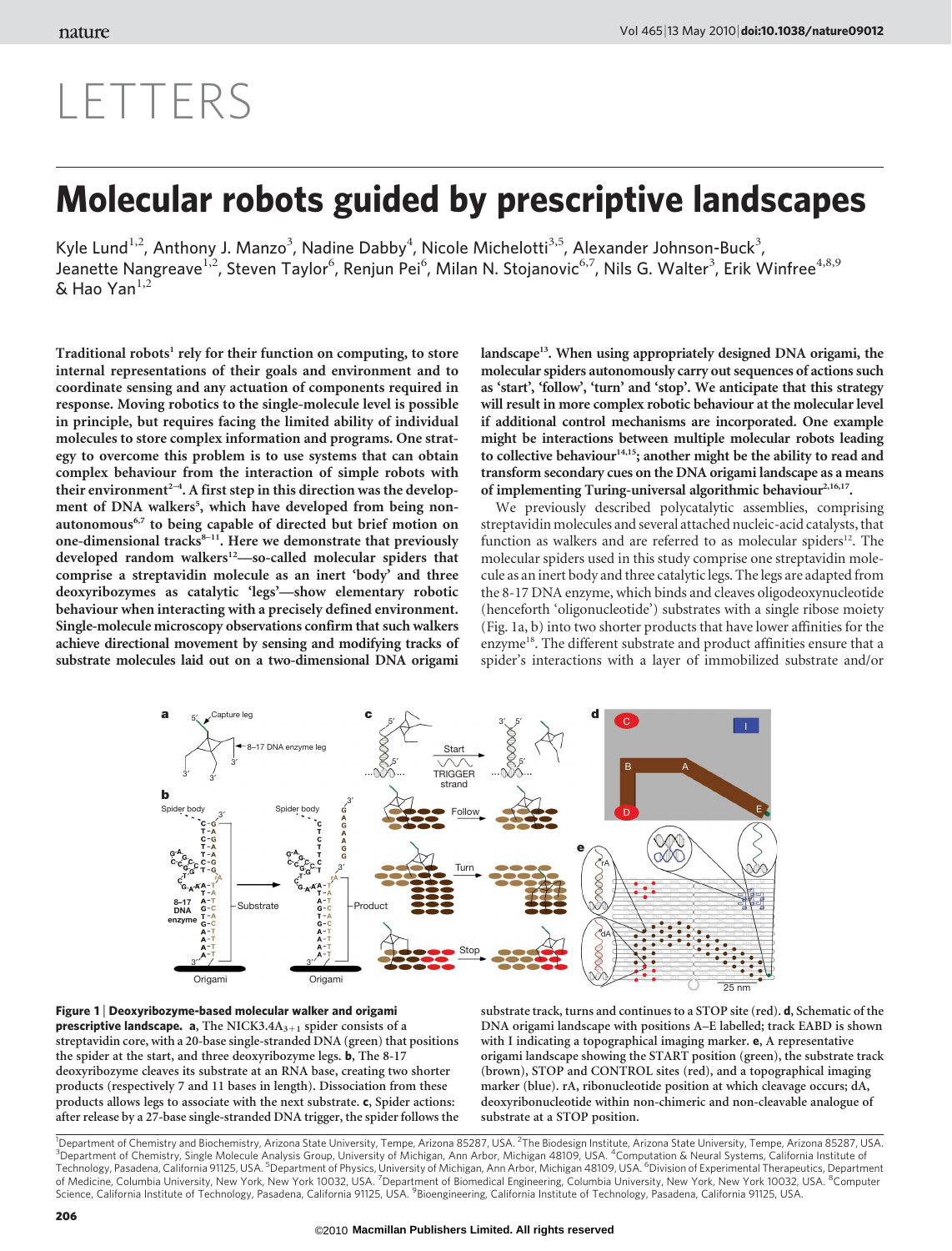product sites can be modelled using a simple 'memory' principle<sup>19</sup>: each leg moves independently from one site to an accessible neighbouring site, but if a leg is on a site not visited before, it will stay longer on average. Put biochemically, a deoxyribozyme attached to a site that was previously converted to a product will dissociate faster, whereas it will stick longer to substrates and will eventually cleave them. Because spiders have multiple legs that hinder complete dissociation, a single dissociated leg will quickly reattach to a nearby product or substrate site. After cleaving, each leg will thus explore neighbouring sites until it finds another substrate to bind to for longer. This ensures that the body of a spider positioned at the interface between products and substrates will move towards the substrate region, and that it will move directionally along a linear track as the substrates are cleaved. Previously engineered walkers using 'burnt bridge' mechanisms $6-9,11$ and Brownian ratchets found in nature<sup>20</sup> render revisiting the same path impossible, but our spiders will perform random Brownian walks on product sites until they again encounter a substrate track.

In analogy to the reactive planning used in simple robots<sup>4</sup>, the sensor–actuator feedback afforded when legs sense and modify nearby oligonucleotides allows us to design prescriptive landscapes that direct the spiders' motion along a predefined path (Fig. 1c, d). Prescriptive landscapes were constructed using the DNA origami scaffolding technique<sup>13</sup>. The scaffold consists of a 7,249-nucleotide single-stranded DNA folded using 202 distinct staple strands into a rectangular shape roughly 65 nm  $\times$  90 nm  $\times$  2 nm in size and with 6-nm feature resolution (Fig. 1e). Each staple can be extended at its 5' end with probes that recruit substrates, products, and goal and control DNA strands<sup>21</sup>.

We designed pseudo-one-dimensional tracks on origami of about the width of a molecular spider (three adjacent rows of substrates; Fig. 1d). Tracks are coded using a sequence of points, A, B, C, D and E, such that on an ABD landscape the spider starts at A and passes through B before ending at D. Staples were modified to position a START oligonucleotide—used to place a spider at the start of the experiment—that is complementary to a TRIGGER oligonucleotide used to release the spider<sup>22</sup> (the 'start' action); substrate TRACK probes to capture the 5' extension on substrates forming the TRACK (directing the 'follow' and 'turn' actions); STOP probes, complementary to the 5' extension on STOP strands (non-chimeric and uncleavable analogues of the substrate) that do not influence directional movement but trap spiders to prevent them from walking backwards after completing the track (the 'stop' action); CONTROL probes (identical to STOP probes, but disconnected from the track), used to assess the extent to which free-floating spiders are captured directly from solution; and MARKER oligonucleotides based on inert dumb-bell hairpins, aiding in origami classification within atomic force microscopy (AFM) images (Fig. 1e). To position spiders at START sites, we replaced one of the four catalytic legs of the NICK-4.4A<sup>12</sup> spider with a tethering oligonucleotide (Supplementary Figs 1–4 and Supplementary Information) partly complementary to the START oligonucleotide.

To estimate the efficiency of spider motion directed by the TRACK, we defined and tested four paths with no (EAC), one (ABD), or two (EABD, EABC) turns (Fig. 2 and Supplementary Figs 8, 11, 14 and 17). The basic experimental procedure involves assembling the origami; attaching spiders to START sites; adding TRACK, STOP and CONTROL strands to complete the landscape; and initiating an experiment by releasing spiders through addition of TRIGGER and 1 mM  $\text{Zn}^{2+}$  cofactor<sup>23</sup> (Supplementary Figs 6 and 25 and Supplementary Information). We sampled the origami solution before and after spider release, and imaged individual samples by AFM to determine the locations of spiders. We scored only 'face-up' origami (substrates projected away from mica) to avoid artefacts, using procedures that minimize read-out bias (see Supplementary Information for details).

In all samples imaged before spider release, 30–40% of the assembled origami carried at least one spider, 80–95% of this origami were singly occupied, and in 80–90% of the singly occupied origami the spider was bound at the START position (Supplementary Table 1 and Supplementary Figs 9, 10, 12, 13, 15, 16, 18 and 19). On adding TRIGGER, all four landscapes with substrate tracks showed that the fraction of spiders at the START diminishes with a concomitant increase in spiders observed on the STOP sites (Fig. 2c, g and Supplementary Fig. 23). A spider's ability to reach the STOP sites decreased with increased TRACK length and with decreased time of incubation in solution. In time-lapse experiments on a long path (EABD, spanning  $\sim$ 90 nm) we observed a gradual increase of up to 70% in the proportion of spiders on STOP sites within 60 min (Fig. 2c, g). A short path (ABD,  $\sim$  48 nm) was completed to the same extent within 30 min.

We captured a series of AFM images of a spider moving along an origami track (Fig. 3). The rate of spider movement ( $\sim$ 90 nm over 30 min, with approximately 6 nm per three parallel cleavage events) was consistent with the processive cleavage rates ( $\sim$ 1 min<sup>21</sup>) of spiders on a two-dimensional surface as obtained by surface plasmon resonance (SPR; Supplementary Fig. 6). More systematic sequential imaging proved difficult owing to mica's inhibitory effects on the spider.

To confirm that spiders can indeed traverse product tracks by means of unbiased random walks, we tested spiders using EABD origami in which the substrate was replaced by product on the TRACK. Spiders still reached the STOP sites, albeit more slowly (Fig. 2f, g), as expected from purely Brownian spider movement even if individual steps are somewhat faster<sup>19</sup>.

If all three legs simultaneously dissociate before any leg reattaches, a spider could 'jump' by completely dissociating from the origami and subsequently reattaching elsewhere at random. Evidence against frequent jumping (or an excess of spiders in solution during the initial assembly stage) comes from the low level of spider occupancy at CONTROL sites in both substrate- and product-track experiments (Fig. 2c, e, g) and the stable proportions of unoccupied and multiply occupied origami (Supplementary Table 1; both before and after the addition of TRIGGER, 5–10% of origami had more than one spider on their track). In contrast, when spiders were released on ABD landscapes with no TRACK strands, after 30 min we observed an equal distribution between STOP and CONTROL sites (Supplementary Fig. 24 and Supplementary Table 2), as expected for a process that involves spider dissociation from, and random rebinding to, the origami.

In independent ensemble experiments using SPR to monitor spider attachment and with a constant flow passing over the surface, up to 15% of spiders dissociated from a non-origami, two-dimensional, product-covered surface within 60 min (Supplementary Fig. 5). When using similar surfaces but covered with substrate, spiders showed an average processivity of  $\sim$ 200 substrate sites before being removed by flow (Supplementary Figs 5 and 6). Together, the results of our control experiments rule out that spiders move predominantly by jumping; there is insufficient jumping even on product tracks to explain the 50–70% occupation of the STOP sites after walks on ABD, EABC and EABD substrate tracks.

To observe the movement of individual spiders in real time, we applied particle tracking by super-resolution total-internal-reflection fluorescence video microscopy<sup>24</sup>. Four biotin molecules were attached to the underside of the origami for immobilization on the avidin-coated quartz slide. Spiders were covalently labelled with on average 2.3 Cy3 fluorophores, and STOP sites were labelled with 6 Cy5 fluorophores. The labelling allowed us to monitor changes in spider position relative to the STOP site by two-colour fluorescent particle tracking<sup>25,26</sup>. In a typical experiment, spider-loaded tracks were incubated with TRIGGER and immobilized on the slide (Supplementary Fig. 26), and then  $Zn^{2+}$  was added to promote spider movement by means of substrate cleavage. Recognizing that the activity of 8-17 DNA enzyme depends on buffer conditions<sup>23</sup>, we obtained the best results from SSC or HEPES with increased  $Zn^2$ concentrations but without  $Mg^{2+}$  (Supplementary Figs 6 and 25).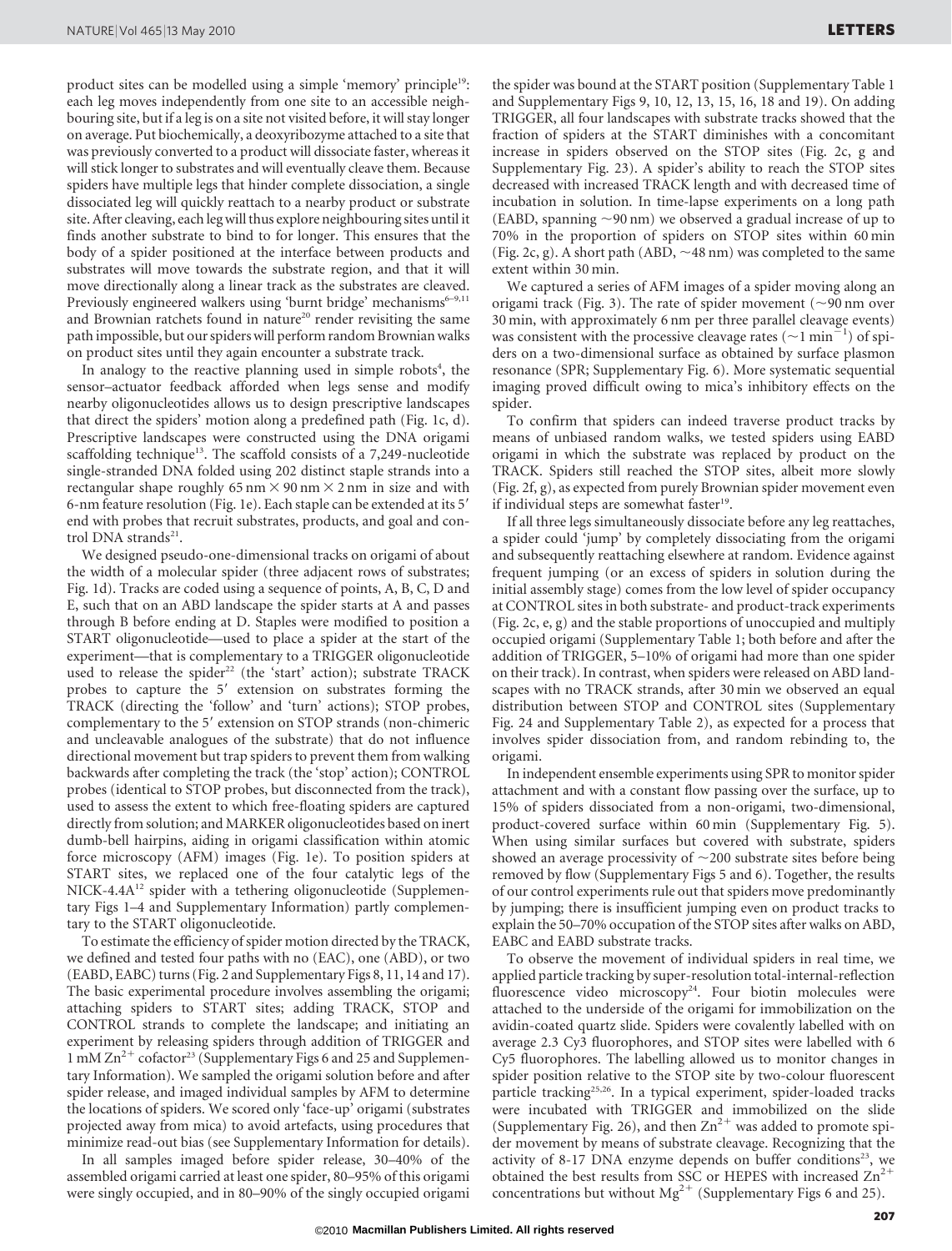

Figure 2 <sup>|</sup> Spider movement along three tracks and AFM images of the spider at the START, on the TRACK and at the STOP site. a, ABD track. b, EABC track. c, ABD and EABC spider statistics before and 30 min after release. d, EABD track. e, EABD track with spider on control. f, EABD

Our resolution was not sufficient to detect turns reliably, so we focused on EAC landscapes. Individual particle traces showed a distribution of behaviours that may result from variations across molecules, idiosyncrasies of the sample preparation, the stochastic nature of the observed process, photobleaching and/or instrument measurement error (Fig. 4a, b, Supplementary Figs 29–31, Supplementary Information and Supplementary Table 3). Despite this variability, traces of moving particles commonly showed net displacements of between 60 and 140 nm and mean speeds of between 1 and 6 nm min<sup>-1</sup>; within

product-only track. g, EABD spider statistics before and 15, 30 and 60 min after release, and 60 min after release on the product-only track. All AFM images are  $144$  nm  $\times$  99.7 nm and the scale bars are 20 nm. *N*, number of origami with a single spider that were counted for the given sample.

error, these values are consistent with the track length ( $\sim$ 90 nm) and the deoxyribozyme cleavage rate ( $\sim$ 1 min<sup>-1</sup> per leg), respectively.

Tests with and without  $Zn^{2+}$  and/or TRIGGER, both on substrate and product tracks, yielded root mean squared (r.m.s.) displacement plots of the particle traces that in each case varied as expected on the basis of the behaviour of spiders on origami tracks, despite the inherent noise associated with single-particle tracking over tens-of-nanometre length scales and tens-of-minute time scales (Fig. 4c, d). For instance, r.m.s. displacement plots indicated substantially more movement on



Figure 3 | AFM movie of spider movement. a-d, Schematics and AFM images of the spider moving along the EABD track 5 min (a), 16 min (b), 26 min (c) and 31 min (d) after TRIGGER was added. AFM images are 300 nm  $\times$  300 nm and the scale bars are 100 nm.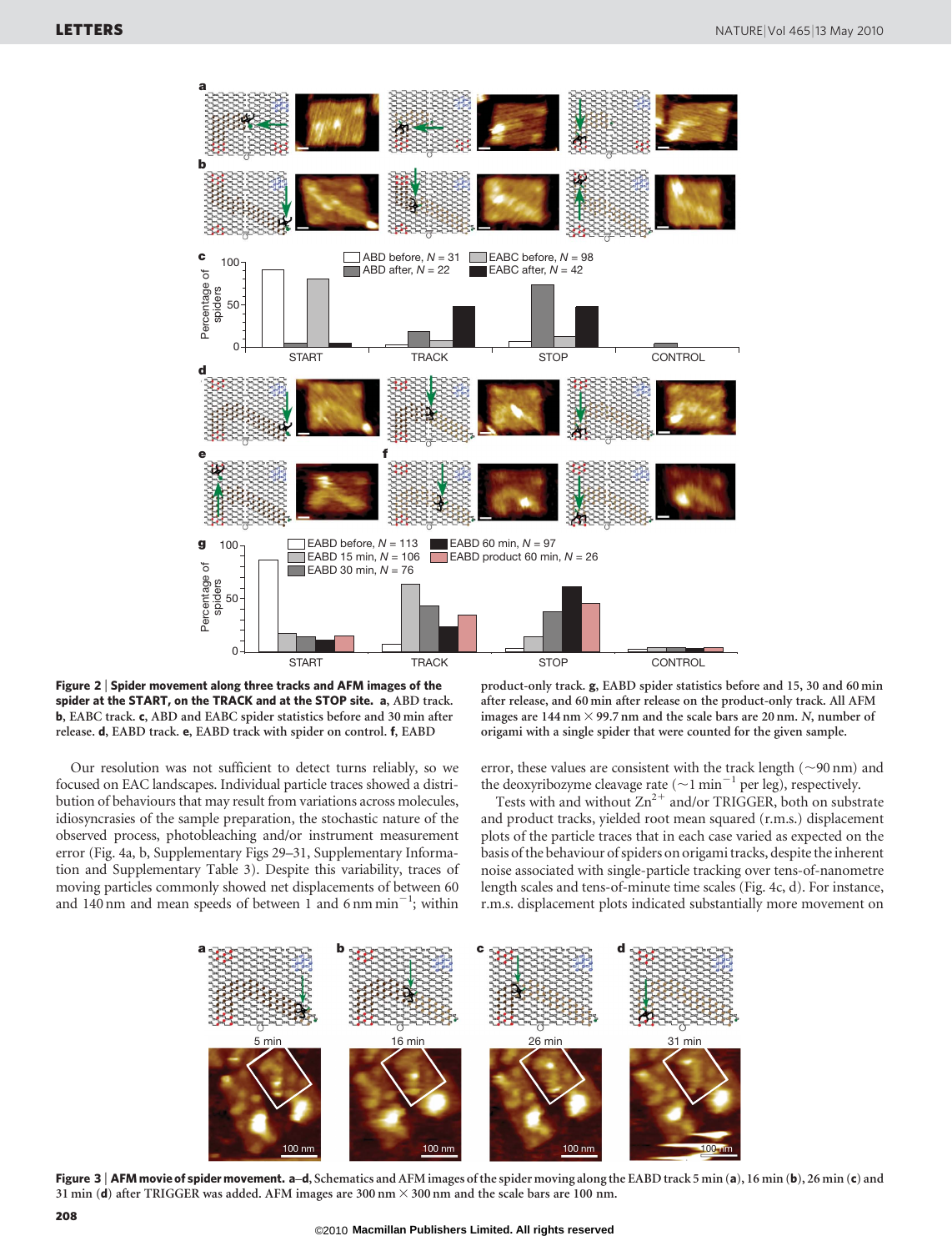![](_page_3_Figure_2.jpeg)

Figure 4 <sup>|</sup> Spiders imaged on origami tracks in real time using superresolution total-internal-reflection fluorescence microscopy. a, Position–time trajectory of a selected spider (EAC 2, Cy3-labelled) on the EAC substrate track. The position as a function of time is represented by colour-coded dots (see Supplementary Information for details). A small green dot (upper right) represents the START site and a large red oval (lower left) represents the Cy5-labelled STOP site. ZnSO<sub>4</sub> was added at time zero. b, Displacement of the spider trajectory in panel a from its initial position as a function of time. The green line represents displacement calculated from raw position measurements, and the black line represents the displacement calculated from a rolling 4-min average (Supplementary Information). *s*, standard error of the mean of the raw displacement with respect to 4-min time bins. c, Ensemble r.m.s. displacement of exemplary spiders on the EAC substrate track in the presence (red, corresponding to the 15 Tier 1 Spiders in Supplementary Fig. 29) and absence (black, 7 spiders) of  $\text{Zn}^{2+}$ , with the corresponding displacements used to calculate each ensemble r.m.s. displacement for each buffer condition (similarly coloured line graphs). d, Ensemble r.m.s. displacement of spiders on EAC tracks satisfying simple filtering criteria. Curves are shown for spiders on the EAC substrate track (red, 85 spiders), the EAC product track with TRIGGER introduced to the sample 10–15 min before imaging (blue, 18 spiders) and the EAC product track with TRIGGER introduced 30–60 min before imaging (black, 29 spiders). The first two plots are fitted with a power-law function and the third is fitted with a straight line. Individual displacements are shown with colours corresponding to the respective ensemble r.m.s. displacement plots. All data were obtained in SSC buffer.

substrate tracks in the presence of  $\text{Zn}^{2+}$  and TRIGGER than in their individual absences (Fig. 4c, Supplementary Figs 30–32 and Supplementary Table 4). On product tracks, results were consistent with an unbiased random walk, independent of the presence of  $\text{Zn}^{2+}$ . When product tracks were pre-incubated with TRIGGER 30–60 min before addition of  $\text{Zn}^{2+}$  and the onset of imaging (as were substrate tracks), little or no movement was observed (Fig. 4d), consistent with spiders having been released and moving towards or reaching the STOP sites before imaging. In contrast, when TRIGGER and  $\text{Zn}^{2+}$  were both added shortly before imaging, substantial movement was observed (Fig. 4d), consistent with our AFM results for spiders on product tracks (Fig. 2f, g) and with Monte Carlo simulations of spider movement (Supplementary Information and Supplementary Fig. 32).

The results of our single-molecule experiments are consistent with DNA-based random walkers guided by their landscapes over distances as great as 100 nm, for up to 50 cleavage steps, at speeds of roughly  $3 \text{ nm min}^{-1}$ . We note, however, that the distance over which a spider can move is limited by dissociation and backtracking, and any increase in processivity comes at the cost of a lower speed<sup>12</sup>. Other limitations arise from the mechanism consuming substrate that must be recharged to sustain directed movement, and from spiders being subject to the stochastic uncertainty as to whether each one can accomplish its task (compare with the notions of 'faulty' behaviour in robotics and 'yield' in chemistry). Furthermore, in comparison with protein-based walkers

using solution phase fuels<sup>27</sup>, our walkers are not as fast, efficient or powerful. As candidates for molecular robots, however, they offer the advantages of programmability<sup>5,10,28-30</sup>, predictable biophysical behaviour<sup>5</sup> and interaction with designable landscapes<sup>13</sup>. The ability to obtain programmed behaviour from the interaction of simple molecular robots with a complex and adjustable environment suggests that by using stochastic local rules and programming the environment, we can effectively circumvent the limitations that molecular construction places on the complexity of robotic behaviour at the nanoscale.

## Received 31 March 2009; accepted 11 March 2010.

- 1. Siegwart, R. & Nourbakhsh, I. R. Introduction to Autonomous Mobile Robots (MIT Press, 2004).
- 2. Turing, A. M. On computable numbers, with an application to the
- Entscheidungsproblem. Proc. London Math. Soc. 42, 230–265 (1936).
- 3. Braitenberg, V. Vehicles: Experiments in Synthetic Psychology (MIT Press, 1984).<br>4. Brooks R. A. Intelligence without representation. Artif. Intell. 47, 139–159 (1991).
- 4. Brooks, R. A. Intelligence without representation. Artif. Intell. 47, 139-159 (1991).<br>5. Bath, J. & Turberfield, A. J. DNA nanomachines. Nature Nanotechnol. 2, 275-284 5. Bath, J. & Turberfield, A. J. DNA nanomachines. Nature Nanotechnol. 2, 275–284 (2007).
- 6. Sherman, W. B. & Seeman, N. C. A precisely controlled DNA biped walking device. Nano Lett. 4, 1203–1207 (2004).
- 7. Shin, J. S. & Pierce, N. A. A synthetic DNA walker for molecular transport. J. Am. Chem. Soc. 126, 10834–10835 (2004).
- 8. Bath, J., Green, S. J. & Turberfield, A. J. A free-running DNA motor powered by a nicking enzyme. Angew. Chem. Int. Ed. 44, 4358–4361 (2005).
- Tian, Y., He, Y., Chen, Y., Yin, P. & Mao, C. D. A DNAzyme that walks processively and autonomously along a one-dimensional track. Angew. Chem. Int. Ed. 44, 4355–4358 (2005).
- 10. Yin, P., Choi, H. M. T., Calvert, C. R. & Pierce, N. A. Programming biomolecular selfassembly pathways. Nature 451, 318–322 (2008).
- 11. Omabegho, T., Sha, R. & Seeman, N. C. A. Bipedal DNA Brownian motor with coordinated legs. Science 324, 67–71 (2009).
- 12. Pei, R. et al. Behavior of polycatalytic assemblies in a substrate-displaying matrix. J. Am. Chem. Soc. 128, 12693–12699 (2006).
- 13. Rothemund, P. W. K. Folding DNA to create nanoscale shapes and patterns. Nature 440, 297–302 (2006).
- 14. Bonabeau, E., Dorigo, M. & Theraulaz, G. Swarm Intelligence: From Natural to Artificial Systems (Oxford Univ. Press, 1999).
- 15. Rus, D., Butler, Z., Kotay, K. & Vona, M. Self-reconfiguring robots. Commun. ACM 45, 39–45 (2002).
- 16. Von Neumann, J. Theory of Self-Reproducing Automata (ed. Burks, A. W.) (Univ. Illinois Press, 1966).
- 17. Bennett, C. H. The thermodynamics of computation—a review. Int. J. Theor. Phys. 21, 905–940 (1982).
- 18. Santoro, S. W. & Joyce, G. F. A general purpose RNA-cleaving DNA enzyme. Proc. Natl Acad. Sci. USA 94, 4262–4266 (1997).
- 19. Antal, T. & Krapivsky, P. L. Molecular spiders with memory. Phys. Rev. E 76, 021121 (2007).
- 20. Saffarian, S., Collier, I. E., Marmer, B. L., Elson, E. L. & Goldberg, G. Interstitial collagenase is a Brownian ratchet driven by proteolysis of collagen. Science 306, 108–111 (2004).
- 21. Ke, Y., Lindsay, S., Chang, Y., Liu, Y. & Yan, H. Self-assembled water-soluble nucleic acid probe tiles for label-free RNA hybridization assays. Science 319, 180-183 (2008).
- Yurke, B., Turberfield, A. J., Mills, A. P., Simmel, F. C. & Neumann, J. L. A DNAfuelled molecular machine made of DNA. Nature 406, 605–608 (2000).
- 23. Li, J., Zheng, W., Kwon, A. H. & Lu, Y. In vitro selection and characterization of a highly efficient Zn(II)-dependent RNA-cleaving deoxyribozyme. Nucleic Acids Res. 28, 481–488 (2000).
- 24. Walter, N. G., Huang, C.-Y., Manzo, A. J. & Sobhy, M. A. Do-it-yourself guide: how to use the modern single-molecule toolkit. Nature Methods 5, 475–489 (2008).
- 25. Churchman, L. S., Ökten, Z., Rock, R. S., Dawson, J. F. & Spudich, J. A. Single molecule high-resolution colocalization of Cy3 and Cy5 attached to macromolecules measures intramolecular distances through time. Proc. Natl Acad. Sci. USA 102, 1419–1423 (2005).
- 26. Yildiz, A. & Selvin, P. R. Fluorescence imaging with one nanometer accuracy: application to molecular motors. Acc. Chem. Res. 38, 574–582 (2005).
- 27. Hess, H. Toward devices powered by biomolecular motors. Science 312, 860–861  $(2006)$
- 28. Adleman, L. M. Molecular computation of solutions to combinatorial problems. Science 266, 1021–1024 (1994).
- 29. Stojanovic, M. N. & Stefanovic, D. A deoxyribozyme-based molecular automaton. Nature Biotechnol. 21, 1069–1074 (2003).
- 30. Seelig, G., Soloveichik, D., Zhang, D. Y. & Winfree, E. Enzyme-free nucleic acid logic circuits. Science 314, 1585–1588 (2006).

Supplementary Information is linked to the online version of the paper at <www.nature.com/nature>.

Acknowledgements This research was supported by the US National Science Foundation (NSF) EMT and CBC grants (all authors); fellowships and grants from the Kinship Foundation (Searle), the Leukemia & Lymphoma Society, the Juvenile